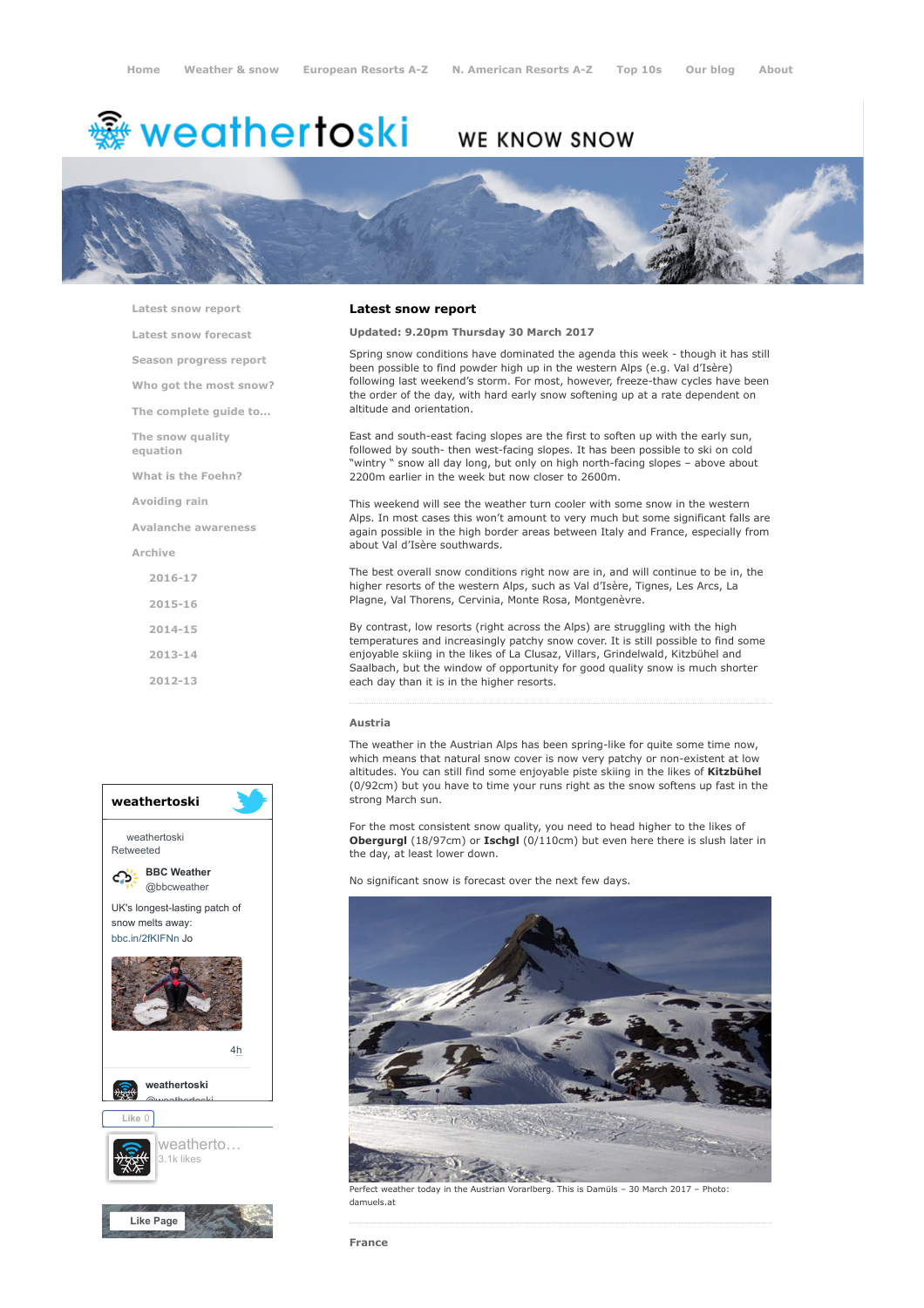Follow me on: **Luitt** 

Tweet this page



[Tweet](https://twitter.com/intent/tweet?original_referer=https%3A%2F%2Fwww.weathertoski.co.uk%2Fweather-snow%2Farchive%2Fsnow-report-30-03-2017%2F&ref_src=twsrc%5Etfw&text=Weather%20to%20ski%20-%20Snow%20report%20-%2030%20March%202017&tw_p=tweetbutton&url=https%3A%2F%2Fwww.weathertoski.co.uk%2Fweather-snow%2Farchive%2Fsnow-report-30-03-2017%2F)





## Contact us...

Got a burning question about weather or snow conditions in the Alps? [Contact us](https://www.weathertoski.co.uk/about-1/contact-us/) and we'll do our best to answer it...

#### E: [info@weathertoski.co.uk](mailto:fraser@weathertoski.co.uk)

T: +44 (0)20 3151 3154

Snow conditions are very mixed across the French Alps right now. Snow cover is still excellent at altitude, with base depths of 30/200cm in Val Cenis and 48/205cm in Les Arcs. Lower down, however, natural cover is patchy in the likes of Morzine (0/70cm) and Megève (0/100cm).

You can still find some decent piste skiing if you time your runs carefully, but the slopes are invariably slushy later in the day and there is no off-piste to speak of.

Some snow is expected in the French Alps this weekend, mostly above 1600- 1800m.



Great spring snow conditions in the Montalbert area of La Plagne – 30 March 2017 – Photo: montalbert.com

#### Italy

The best snow cover and snow conditions are in the higher resorts of the western Italian Alps, where base depths are 0/220cm in the Monte Rosa region and 30/210cm in Cervinia. Even here, however, the runs are turning slushy at lower altitude as the day progresses.

Natural snow cover is patchier lower down, especially in the Dolomites where many resorts, such as **Corvara** (25cm upper base) are due to close this weekend.

This weekend will also see snow falling in the western Italian Alps, but in what quantities remains to be seen.



Great snow still at altitude in the Monte Rosa region – 30 March 2017 – Photo: monterosa-ski.com

# Switzerland

Most Swiss ski resorts remain in full spring mode, which means that the most consistent snow quality remains in the highest resorts such as Zermatt (0/180cm) and Saas-Fee (25/250cm) where there is plenty of skiing above 3000m.

Lower down, it is still possible to find some enjoyable piste skiing in the likes of Adelboden (0/90cm) and Villars (0/130cm), but slush is more of an issue as the day progresses.

Some snow is forecast for the weekend, mostly in the western Swiss Alps and probably not in any huge quantity.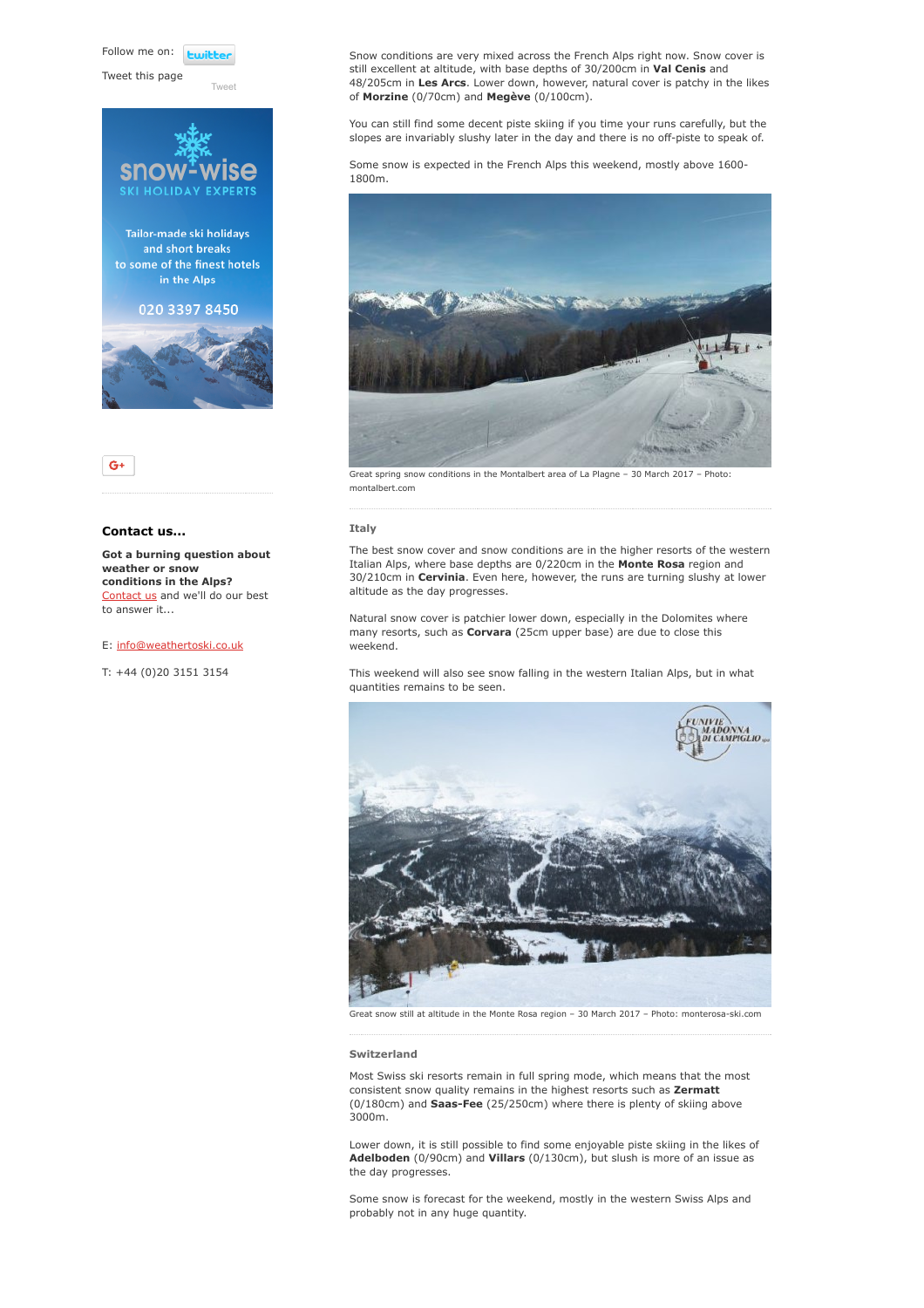

View from the slopes of Laax this afternoon – 30 March 2017 – Photo: laax.com

#### Rest of Europe

Snow conditions in the Pyrenees are generally very good for late March, at least at altitude, with base depths of 110/150cm in Andorra's Pas de La Casa and 90/210cm in Spain's **Baqueira Beret**.

Most Scandinavian resorts haven't seen any significant snow in a while but there is still plenty of decent skiing around, particularly on-piste, with 50/110cm in Norway's Lillehammer and an upper base of 85cm in Finland's Levi.

Scottish skiing remains limited to patchy snow cover in just three resorts (Cairngorm, Glencoe and Nevis Range), none of which have upper depths of more than 20cm.



Snow conditions are still good at altitude in the Pyrenees. This is Peyragudes – 30 March 2017 – Photo: skiinfo.fr

#### USA

Snow conditions remain good across most western US resorts with fresh snow over the last few days and more in the forecast. Colorado's Winter Park, for example, is expecting over 50cm on Friday with another significant fall due early next week.

In Utah, Alta (322cm upper base) is also doing well, with nearly 60cm reported in the last seven days and further snow falling at the time of writing.

#### Canada

Whistler's fabulous late season conditions continue with another 80cm clocked up over the last week. 11.2m of snow has now fallen this season at altitude, and the base is currently 3.5m deep.

Interior resorts are also enjoying excellent skiing, with 226cm of snow packed down on the upper pistes in the Banff area and nearly 296cm in Revelstoke.